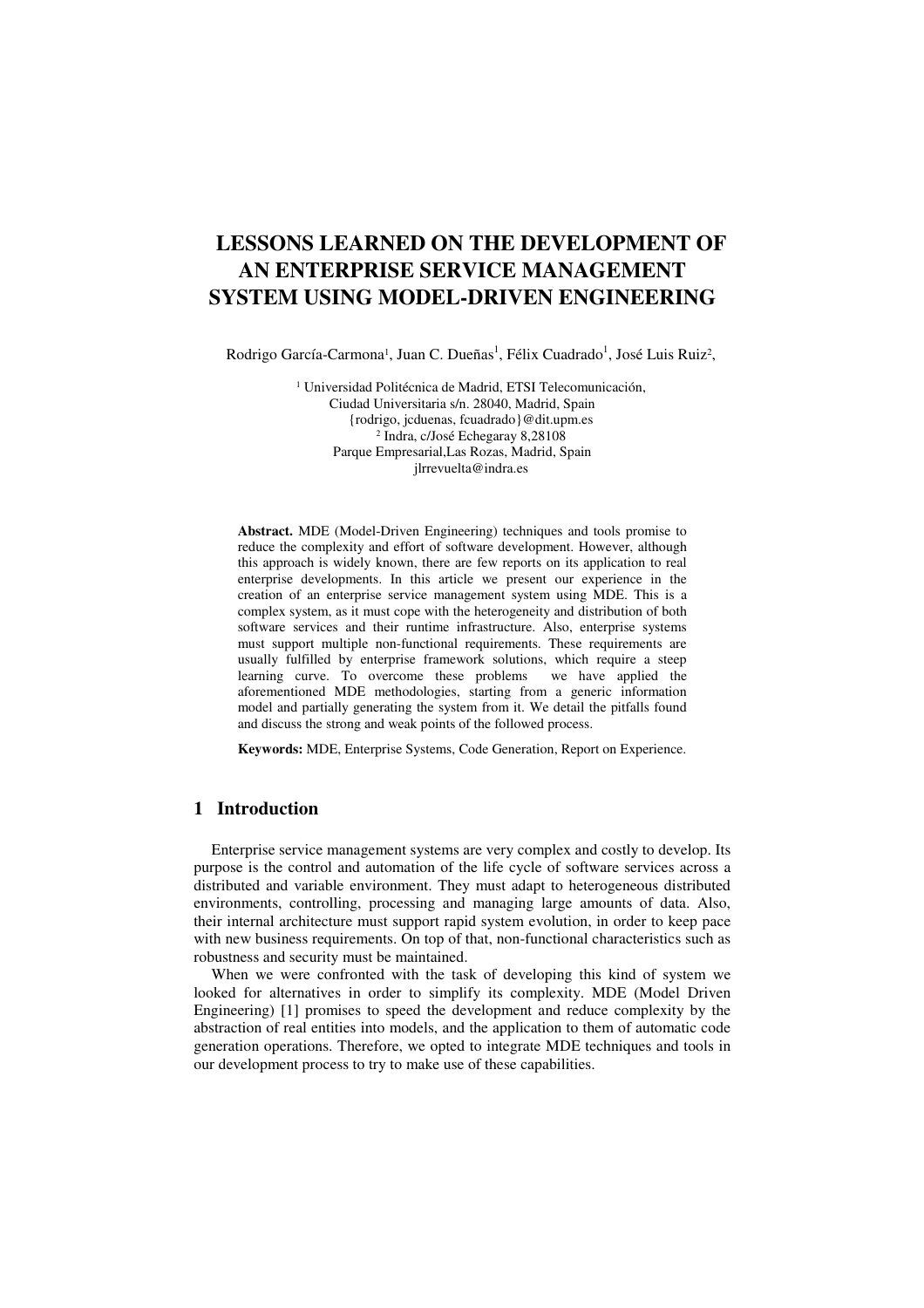In this article we present a report on our experience developing the system. Next section provides an overview over the most important concepts of MDE. Section 3 provides additional information about the target domain, the reasoning behind the adopted approach and the tool selection. The fourth section provides additional details on the case study, detailing the generation processes and system architecture.

Finally, complete discussion on the results and lessons learned after the development is provided, offering some guidelines for similar experiments.

## **2 Model-Driven Engineering**

MDE is a methodology based on the use of abstractions of entities called models. They only contain the information relevant to a particular domain, being oblivious to the remaining details. Their constraints, characteristics and semantics are well defined through metamodels (which are also models), avoiding ambiguities.

The OMG (Object Management Group) is the main standardization organization for MDE languages and processes. Some of its most relevant specifications are MOF [2], a language used for the definition of metamodels, or UML, which is in turn defined using MOF.

MDE processes consist of several kinds of transformations, being model to model and model to text the most prominent. An example model to model transformation allows the enrichment and modification of the definitions of Platform Independent Models (PIM) until they are transformed to Platform Specific Models (PSM). These processes can be automated through the use of transformation languages, such as QVT (Query/View/Transformation).

Code generation activities are the most representative applications of model to text transformations. Under some circumstances, a PSM with enough information can be used to automatically generate the actual source code of the system. In less ideal cases, the generated code base is completed with manual implementation.

Adopting MDE can provide many benefits to the development process. It allows the partial (and in some cases complete) automation of several activities and eases the response to changing requirements or domain specifications. Also, it allows the expression of the problems that need to be solved in a more comprehensible way, providing to architects a clearer view of the system entities.

Applying MDE to the development of enterprise systems has the potential to greatly help in the fulfillment of their particular characteristics [3]. Enterprise management systems present between them many similarities in the software infrastructure and basic requirements, such as communications, or data persistence. These requirements can be captured in model and transformation definitions.

The usage of MDE techniques allows the automation of specific operations and brings "information hiding" principles to the development process, fostering specialization. Work towards solving specific enterprise domain problems using MDE has been performed recently and has shown positive results [4, 5].

However, a considerable effort may be needed for the assimilation of these practices. Thus, the key limiting factor for its enterprise adoption is the availability of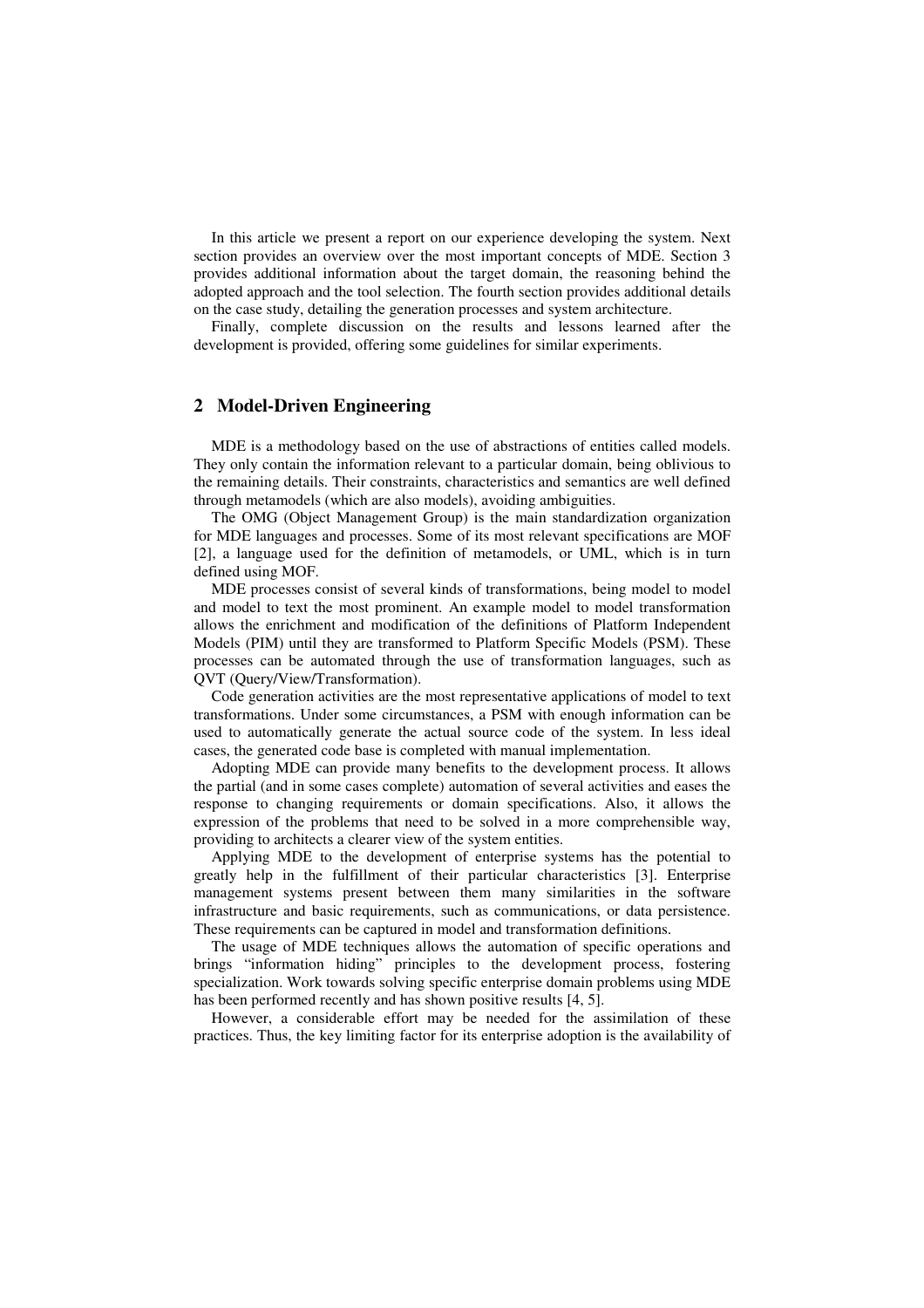a comprehensive and mature tool chain that seamlessly integrates with the development processes and the specific technologies.

## **3 Case Study Description**

#### **3.1 System Requirements**

The system under development is an enterprise service management architecture. Its purpose is the control and automation of the life cycle of software products and services across distributed environments. This system will manage information about the physical structure of the target environment, its runtime state, the available software and services, and the dependencies between them. Moreover, it will interact with the physical elements through a well-defined information model, in order to abstract from the complexity and heterogeneity of enterprise systems.

The development of an enterprise system like the one described in this paper is a complex process. The system must be deployed over a distributed environment, and operate with an adequate quality of service, ensuring its high availability, fault tolerance, and scalability. Some representative non-functional requirements are:

- Information consolidation is a fundamental requirement for any management system. Runtime state, statistics, operation logs and system resources must be persisted, sorted and related between each other.
- System components are designed in a decoupled, distributed way, which in turn imposes a need to expose remote communication mechanisms.

As these requirements are common to most enterprise services, in recent years several frameworks and specifications have been developed to provide pre-packed solutions to these aspects. In fact, they have been so useful that its popularity has turned them into additional requirements for the developed services. However, the result is a framework sprawl where the complexity has shifted from the original requirements to a well-established architecture and technology base.

#### **3.2 Technical Approach**

After analyzing the characteristics and requirements of the system, we tried to address these concerns by adopting MDE techniques and tools in our development process. We wanted to achieve two main objectives: First, by using the code generation capabilities of MDE tools, we tried to reduce the development effort of the described system, improving productivity. Second, by selecting which parts of the system will be generated, we wanted to abstract as much as possible from the nonfunctional concerns and the enterprise frameworks, which were not familiar to the development team.

There was also an additional in factor supporting the adoption of this approach: the existing information model. As this model is the central element of the management system, it must be comprehensively defined in the analysis stage. This will provide us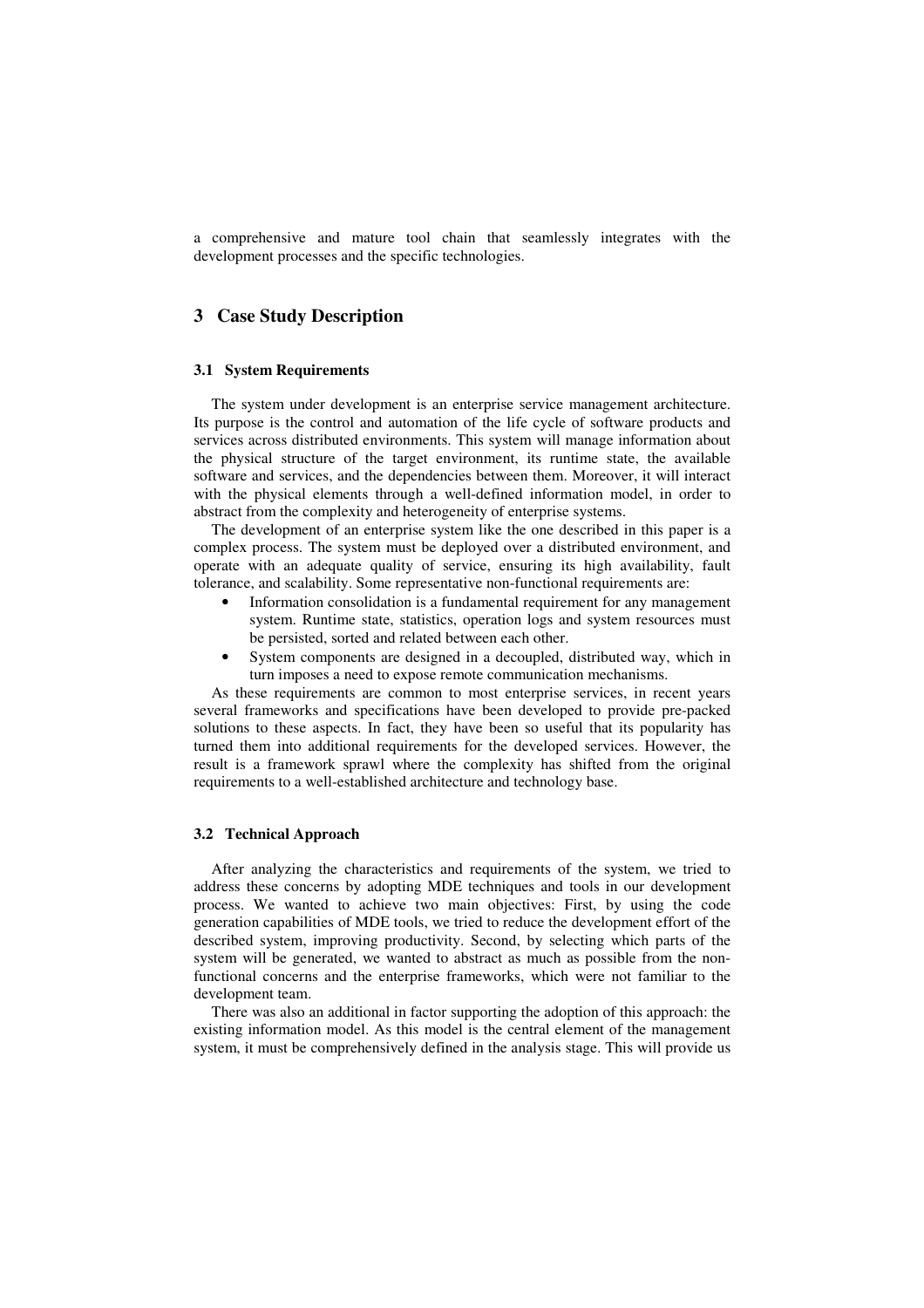with an initial input for the selected MDE tool chain. However, it is important to note that it only describes the information and not the system behavior.

In order to apply this approach it is necessary to choose a modeling solution. Although the metamodeling has a huge impact in which solution will be selected (must be powerful, flexible and based upon open and widely adopted standards), the specific requirements of our development process will fundamentally impact the tool support for modeling and code generation. We established the following criteria:

- Comprehensive Java code generation functionality from the available models. The system requirements mandate a Java development, supported by several enterprise frameworks.
- Maturity of the tools. An unfinished or beta solution should be discarded, as tracing errors caused by the code generation are very difficult and costly to detect.
- Out-of-the-box transformations for abstracting from the required frameworks and non-functional concerns (e.g. information persistence through ORM frameworks). Manually defined transformations will not be adopted, as they require the acquisition of a deep understanding in both the transformation language and the underlying framework. Because of that, we will partially adopt an MDE approach.
- Quality of documentation and gentle learning curve. As we will work over the MDE tools, a fundamental factor for its selection is the required effort for applying the technology to our specific problem.

### **3.3 Tool Selection**

After comparing the decision criteria with the available models and tools we chose the following options:

We selected EMF (Eclipse Modeling Framework) [6] ECore as the modeling language for the definition of the information model. EMF is a modeling framework that provides both an implementation of EMOF (Essential MOF) named ECore and a set of supporting tools for defined metamodels, which automatically provide editors for defining model instances, a set of transformations between ECore, XSD and Java, XML-based model persistence and unit test cases. EMF is a very mature and popular project, which has fostered a very active open-source community around the project, providing multiple tools, languages and transformations on top of it.

As our system should support heavy workloads and preserve data integrity, we could not use the base XML serialization provided by EMF, needing relational database support instead. Teneo is an EMF extension that provides a database persistence solution by generating a direct mapping between ECore models and Java ORM (Object Relational Mapping) frameworks, automatically generating the mapping files from the ECore elements. Teneo supports two different types of ORM solutions, Hibernate and JPOX/JDO. We used Hibernate because is the de-facto industry standard (and compatible with the EJB 3.0 specification). It also offers a simplified management interface for the relational operations.

Another system requirement is the ability to distribute the components providing a Web Services remote communication layer on top of the business logic. Web Services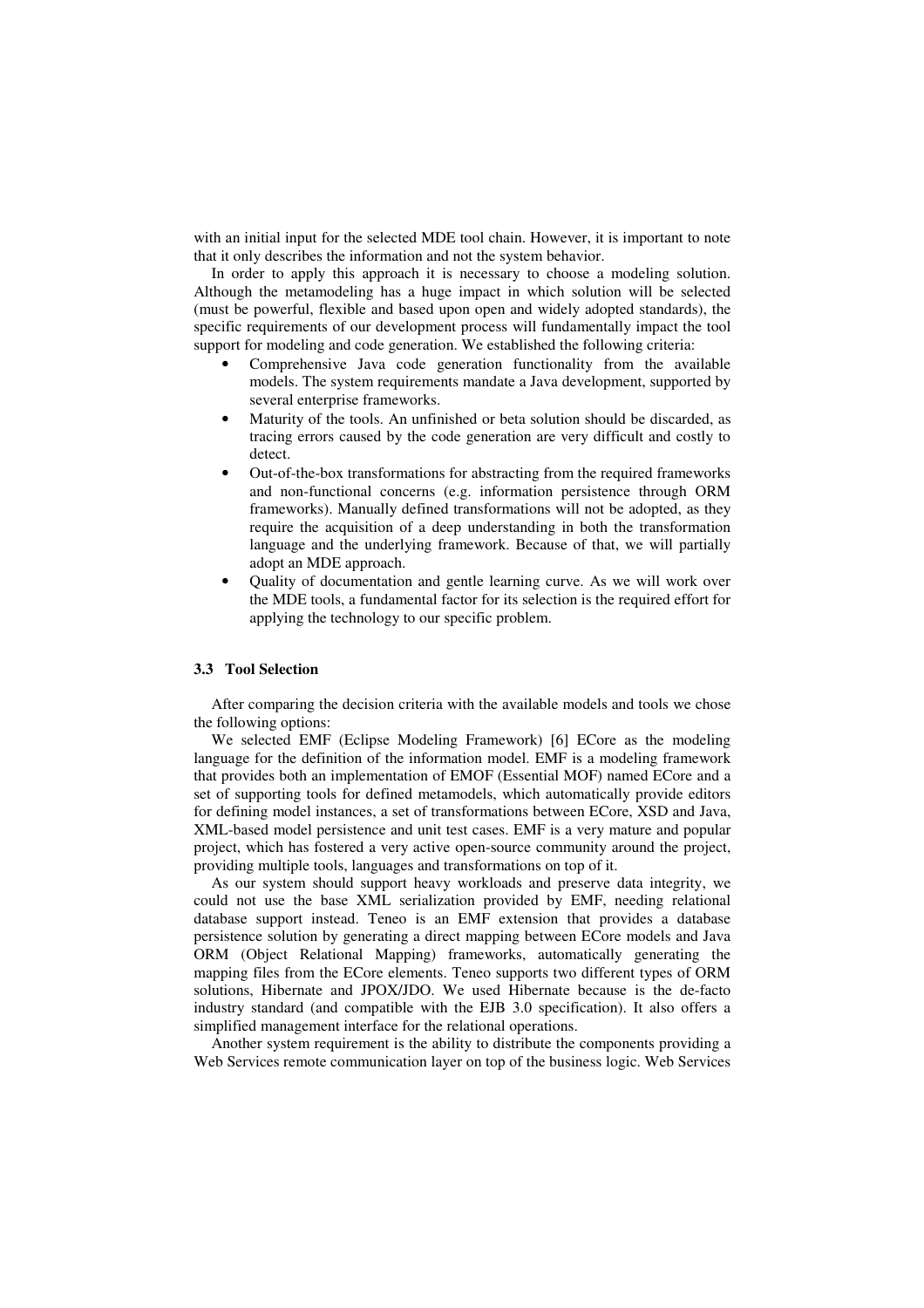is the leading standard for enterprise distributed communications. It promotes contract-based design and loose coupling, through well-defined XML documents for both the contract definition and the information exchange. The contract is expressed through WSDL (Web Services Description Language) files.

The format of the messages in Web Services is specified inside the WSDL descriptor by XSD (XML Schema Definition). Since EMF allows the usage of XSD for the definition of metamodels, we wanted to use these XSDs to create part of the WSDL. For the implementation of Web Services we chose Spring Web Services, a contract-first Web Services framework which was part of our enterprise middleware layer.

The selected tools (EMF, Teneo, Spring-WS) partially address our requirements. They support the definition of both models and metamodels and their transformation to database mappings, WSDL files and Java source code. We chose these solutions discarding more generic transformation model tools because of the previously mentioned requirements (out-of-the-box functionality, abstraction from middleware layers, simplicity and ease of learning).

Figure 1 depicts the relations between these tools and how they work to generate the base artifacts for different aspects of the system (logic, persistence, and communications). In the middle box, EMF automates the generation of both Java classes and XSD files which represent the metamodels obtained from the ECore information model. On the data persistence layer, Teneo automates the generation of database mappings and schemas from the same ECore model that was used in EMF.



**Fig. 1.** Transformation flows.

Lastly, on the remote communication domain, Spring-WS generates a WSDL descriptor from the XSDs created in the information model layer, XSDs specifying the operations of the interface and XML bindings of the remote interfaces to Java code.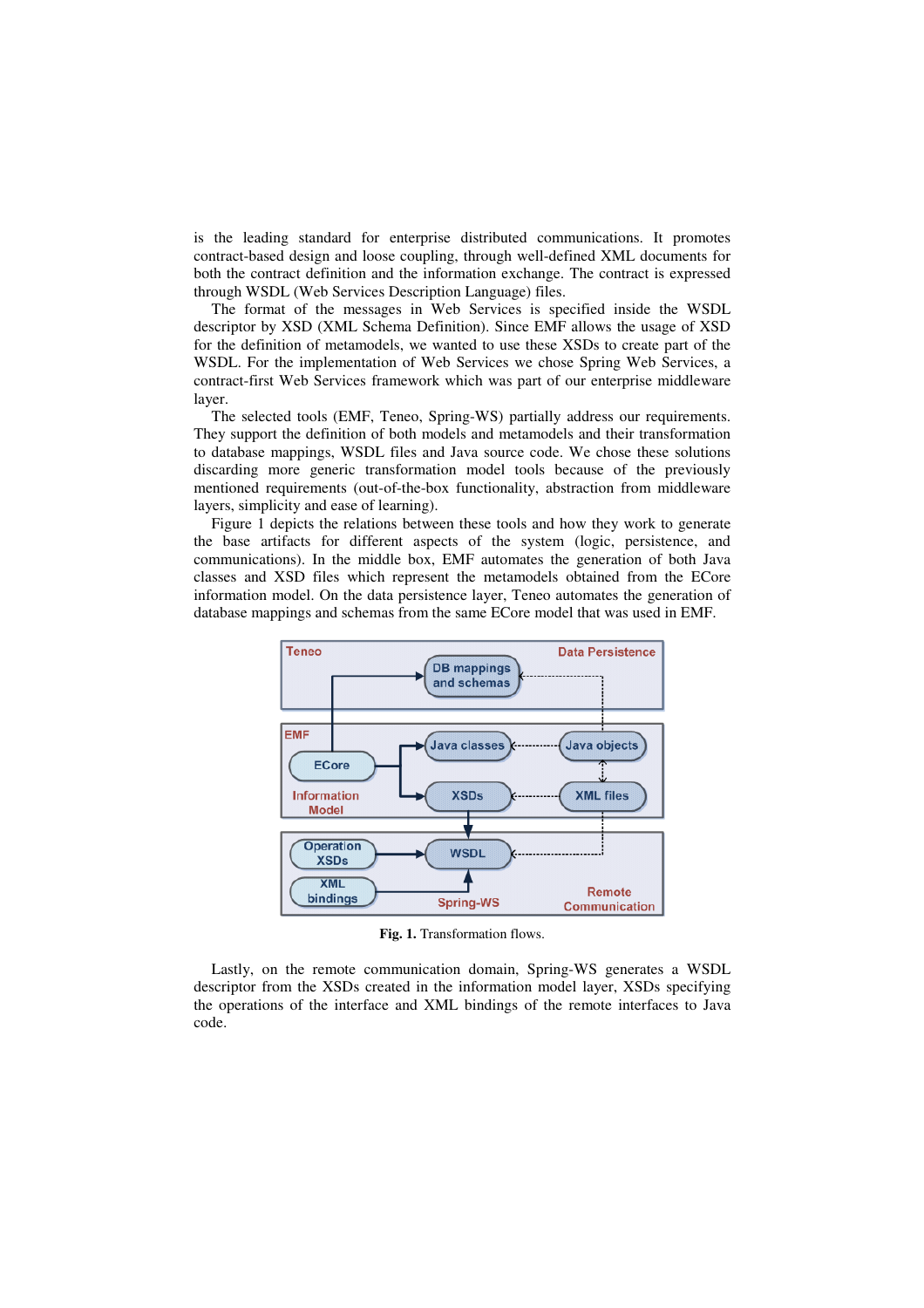## **4 Report on Experience**

#### **4.1 System Description**

As we have described previously, the developed system is a distributed enterprise application, with multiple entities collaborating to provide the required functionality. For its design we have followed a layered architecture, adopting the middleware open-source stack (Spring, OSGi, Hibernate, Web Services) for modular, enterprise applications. The adoption of middleware and framework components greatly reduces the coding effort, and promotes best practices for solving common concerns of every development project.

Figure 2 shows a model-focused structural view of one component of our distributed system. It shows three different areas. The system runs over a runtime environment, formed by hardware, operating system, a Java virtual machine and a set of provided libraries, On top of this substrate reside the models layer. These components are the result of our generation process. Finally, the third group is composed by the actual functionality of the application, the service layer. Developers should focus only on these elements, which are the business logic units, user interfaces, remote services, and inventory services. As the model layer provides automatic transformations it abstracts from the middleware infrastructure in charge of the remote serialization and persistence.



**Fig. 2.** System structural view.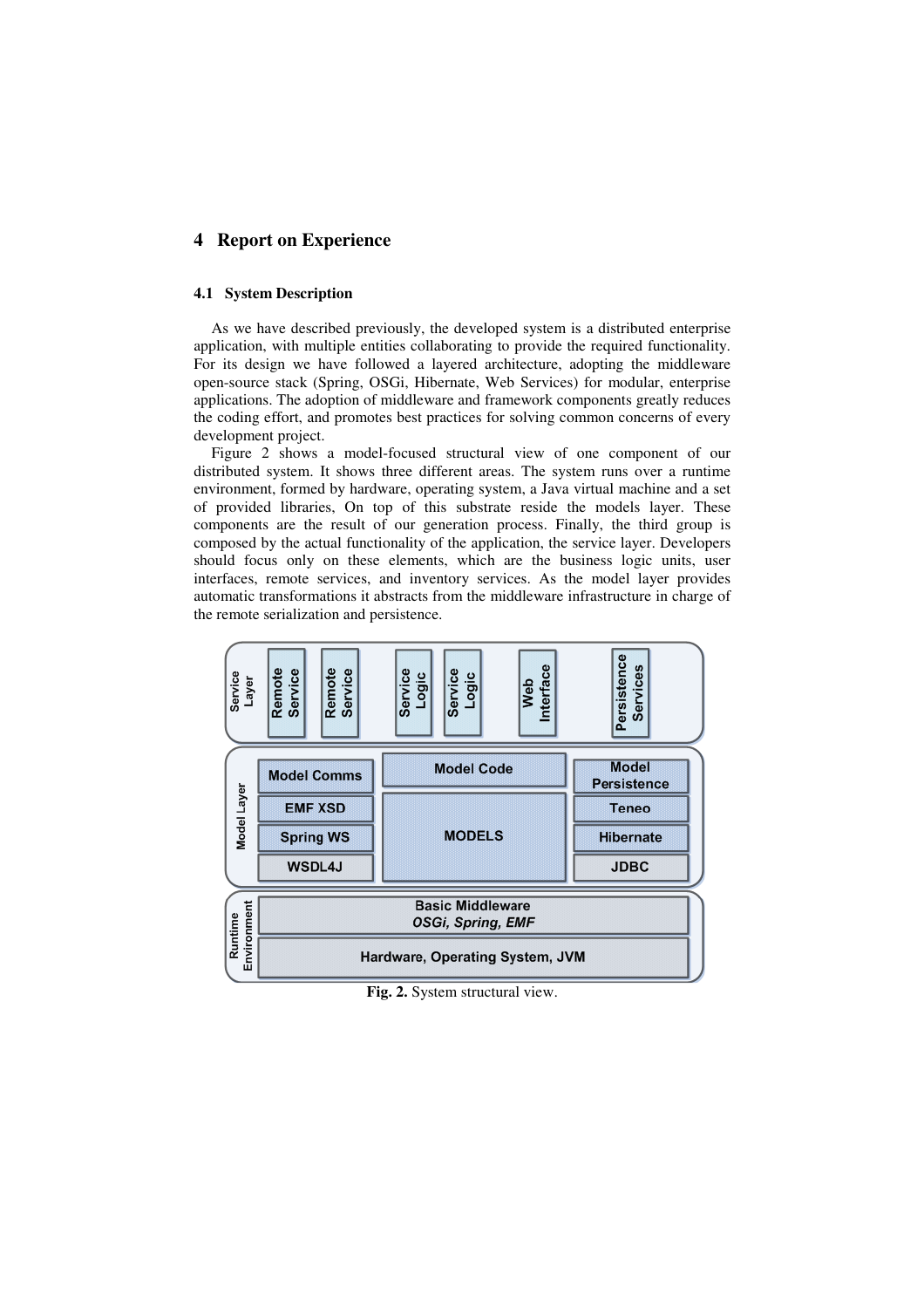#### **4.2 Process Practices**

With the characteristics of the selected tools and the requirements of the system in mind we defined a flow for the detailed design and implementation activities. Figure 3 shows its steps and the transitions between them.



**Fig. 3.** Development process.

The application of MDE translates into the following tasks:

- Definition of models using MDE models and metamodels.
- Modification of already created models, in order to adapt them; either by using transformations (model-to-model) or by hand (model tuning).
- Generation of code from the models, mainly using model to code transformations.
- Modification of generated code (code tuning).
- Implementation of code not covered by MDE, which in our case pertains to the system logic.
- Testing of both the generated and manually created elements.

Concerning testing it is important to note that EMF generates unit tests that validate the generated source code. Therefore, the testing tasks can be performed with automatically created or hand-written tests.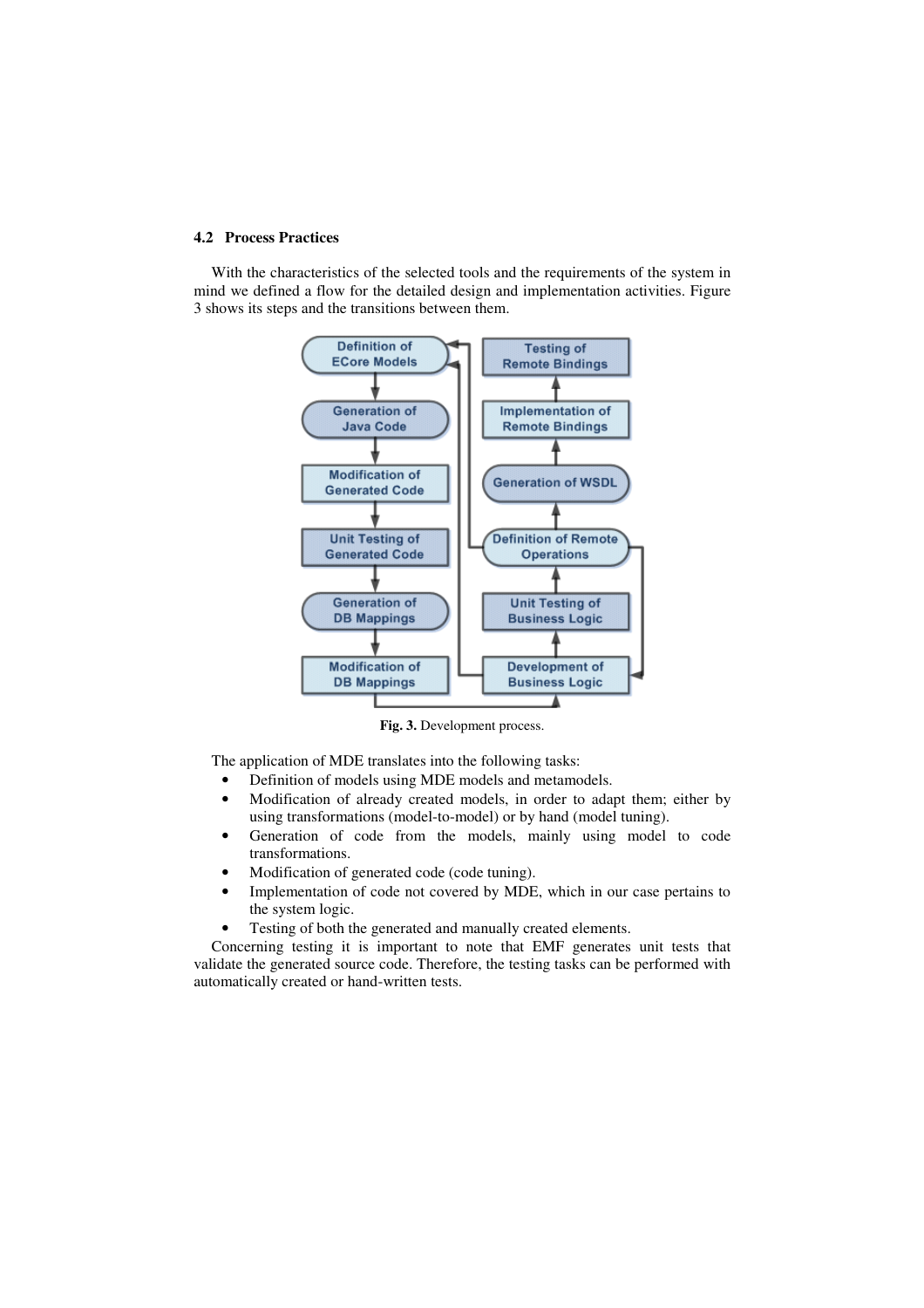### **5 Discussion**

This section provides additional discussion on the followed approach after its completion. We will present both a small quantitative analysis of the finished system and a summary of the lessons we have learned. We think this information can be useful to not only evaluate the success of the approach but also improve similar processes.

#### **5.1 Quantitative Analysis**

To evaluate the generated code some metrics have been performed. The results of this analysis are depicted in Table 1.

The first two rows contain the most basic information that can be obtained: the raw number of lines of code and Java classes. It is important to note that the size of the modeled part weights roughly half of the system (60.000 lines of code excluding libraries). Most of this code contains the information model and the XML serialization engine.

The remaining rows comprise some software metrics that try to measure the quality of the code. Efferent couplings indicates how focused are the classes. The remaining metrics (cyclomatic complexity, number of lines per method and number of locals) indicate the complexity and comprehensibility of the code. All the values are averages for all the classes or methods.

Since generated and manually written code cannot be compared side by side, we compared the amounts of code of the model definitions and the generated elements. The model definitions span 1609 lines, the ratio is of 20.6 Java lines generated per line of model definition written.

**Table 1.** Code metrics.

| Metric                               | Value |
|--------------------------------------|-------|
| Lines of Code                        | 33125 |
| Classes                              | 290   |
| <b>Average Efferent Couplings</b>    | 6.91  |
| <b>Average Cyclomatic Complexity</b> | 2.06  |
| Average Number of Lines per Method   | 13.63 |
| Average Number of Locals             | 1.44  |

#### **5.2 Lessons Learned**

During the process we identified some critical risks for the success of the development with this approach. Most of these pitfalls could be avoided taking some factors into consideration. Further on, we expose the most remarkable issues:

**Application of mature transformations.** Our intent with the described generation process was to take models as a foundation, trying to abstract whenever possible of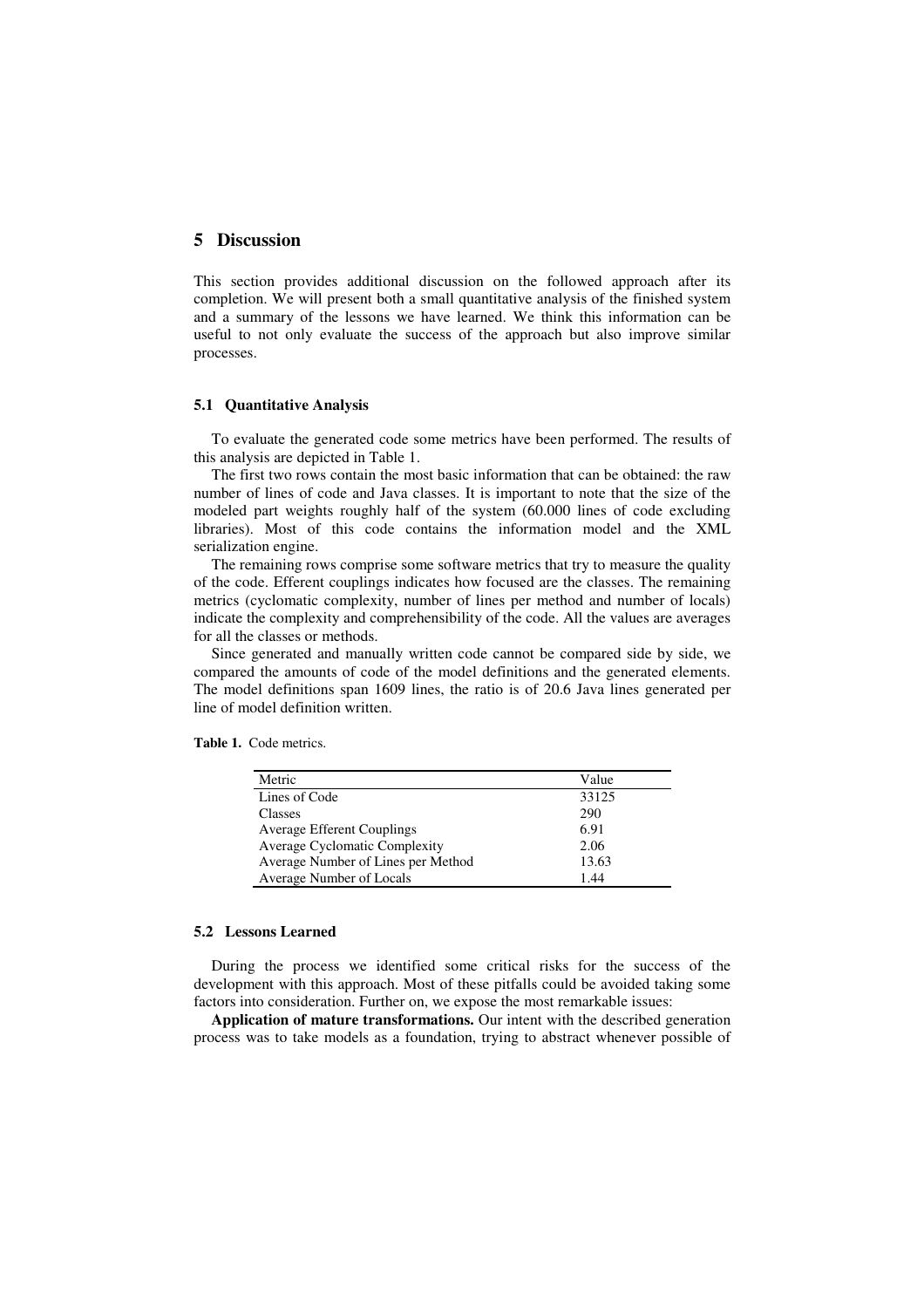the specific middleware for the previously described concerns, such as persistence or remote communications.

Although our experience was positive (used these capabilities seamlessly over the model layer), we found some problems using one of the transformation frameworks (Teneo 0.8): its data persistence service did not work as expected in common situations (updating operations). Detection of such failures was difficult because the source of problems could be in any of the layers, and we had to look into their source code, losing the theoretical advantages of abstraction. Therefore, tool and framework maturity are a fundamental risk to be assessed for adopting this type of approach.

**Limits in the abstractions.** We were also affected by the law of leaky abstractions [7], as the transformations hid useful concepts in the lower levels that could only be obtained by respecting these low-level constraints in the business logic (lazy loading from the database improves efficiency but imposes session management in the upper layer).

**Model definition accuracy.** The success of the complete development is heavily dependent on this. During our development, an error in the business logic was finally traced to a mistake in the definition of the information model. We expressed a relationship between elements as a composition instead of an aggregation, and the generated code did behave as we defined (but not intended).

**Application of corrective changes.** Probably the most important model transformation that a solution can offer is the generation of code. In our experience almost all the chosen solutions behaved perfectly on this matter. However, the generation process can in some cases be far from perfect and the generated code could not be used directly.

We experienced this drawback with Teneo. The generated mapping files had to be manually edited to solve various problems. The greatest time sink here was to trace the failure to the generated model and figure what tweaks were needed.

On the other hand, the automatic generation of unit test cases that EMF provided helped greatly to discard those models as the source of any failure.

**Application of perfective changes.** Sometimes the generated elements do not accomplish all the goals that have been set. In these situations the missing features have to be implemented into the generated code by hand. If the generated artifacts are well documented and easily readable, applying these improvements is a good way to build over the base functionality.

In our case, the code produced by EMF lacked proper methods for asserting the equality between two elements, managing collections or generating a unique identifier. But fortunately the generated code did not require a deep knowledge of EMF. With the help of annotations to preserve these non-generated methods in future transformations and thanks to the cleanliness and organization of the code, the application of these perfective changes was straightforward.

**Cost of starting a new iteration.** It is very common during the development process to go back to a previous step, introducing some changes and continue from there. This usually forces the redefinition of models and regeneration of code. In these cases it is very important to keep track of all the manual changes and procedures that have to be applied after finishing the automated tasks. For instance: performing the correct code modifications after its regeneration.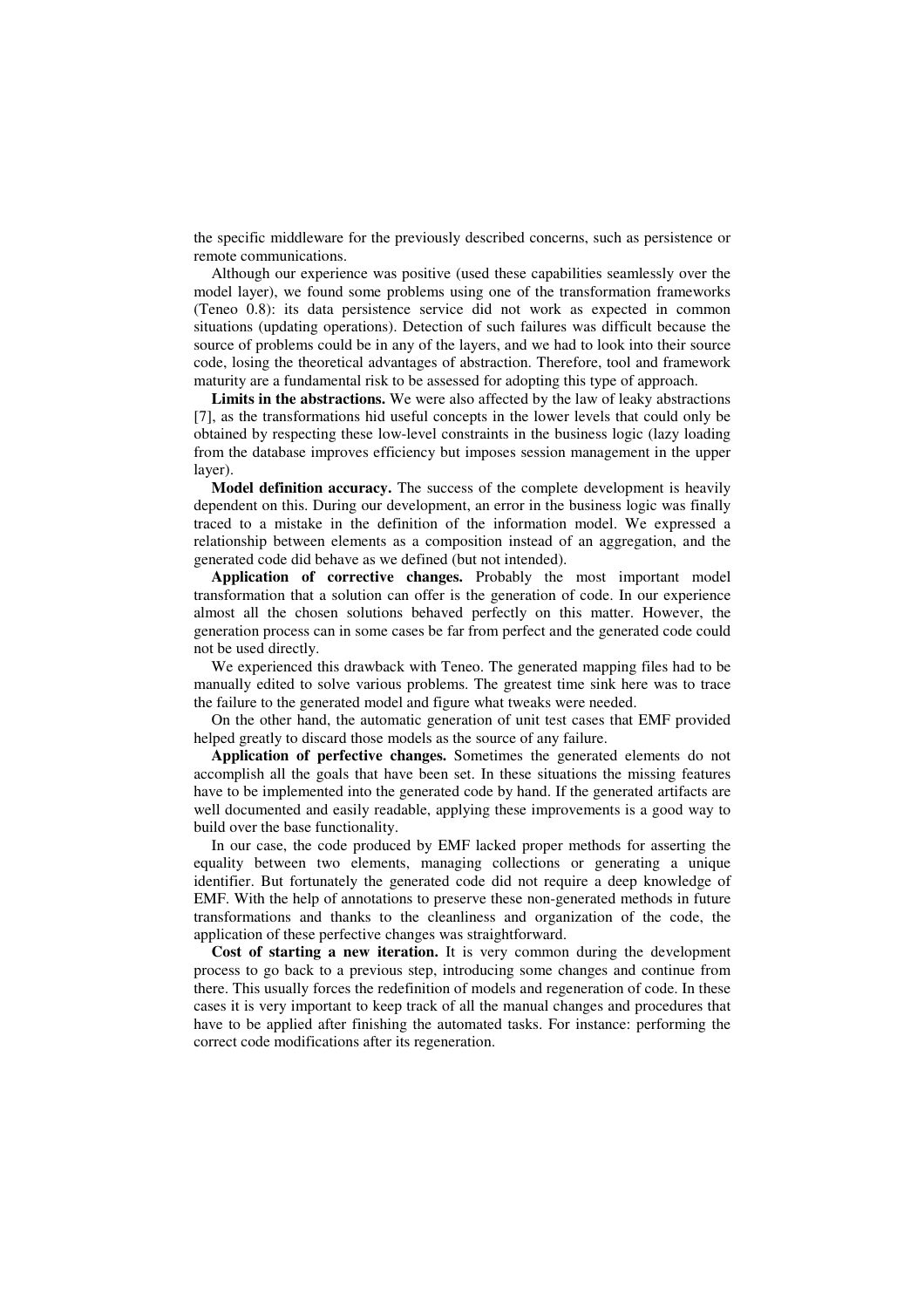Therefore, is vital to have a detailed and documented process for the development with MDE. We addressed this point by adopting the detailed flow shown in previous sections.

**Coverage of transformations.** MDE is based upon transformations. However, special attention needs to be devoted to the system components where the necessary transformations are not automatically performed. These sections must be reviewed after each code regeneration operation and some parts need to be manually implemented.

During the development of the system we found that Spring Web Services, although generated the WSDL, lacked the tools to do the same with the bindings between the logic and the interfaces. In the end we implemented those bindings manually. However, in retrospective we think that defining and implementing these transformations could have been a better solution. The workload would have been similar but in further iterations the benefits of extending MDE coverage would have been considerable.

### **6 Conclusions**

In this case study we have developed a real-world enterprise management system in a model-centric view through MDE processes. This approach has allowed us to implement some non-functional requirements such as remote communications or information persistence with model transformation techniques and tools, using available open source tools and libraries.

The results obtained during this development have been satisfactory. The reduced effort obtained by the code generation capabilities greatly helped to speed the process. The general perception of both the developers and project managers are that the use of these methodologies, albeit the problems faced, has eased the development process and improved the quality of the produced system. It seems clear that the characteristics of the enterprise domain make it perfectly-suited for automating the generation of parts of the system.

However, regarding the level of achieved abstraction from the middleware layers we identified several key factors that greatly impact the results in this area. We believe that our lessons learned in this case study can help with the execution of similar processes and greatly reduce the risks involved and shorten the development cycles.